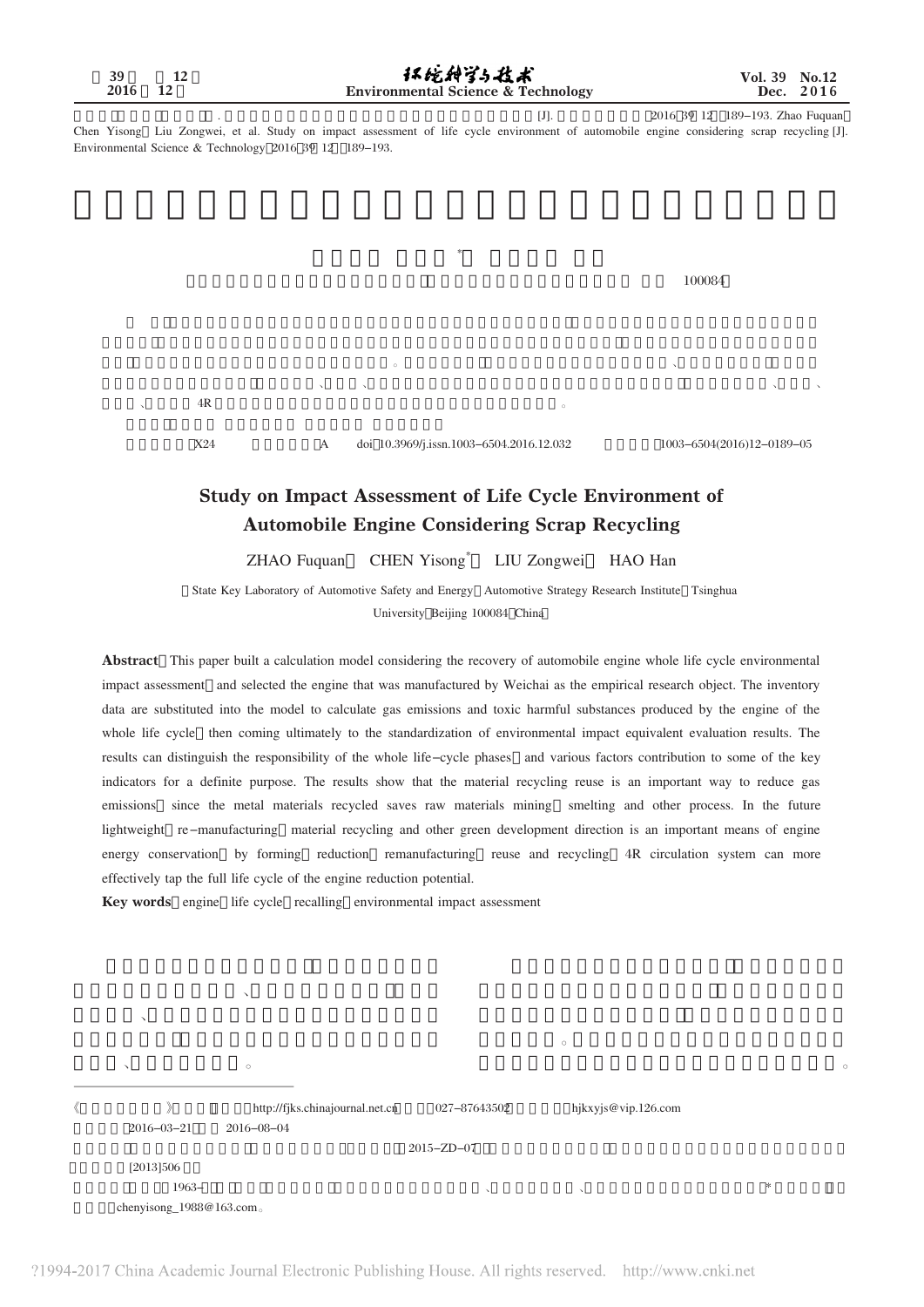

 $\sim$  $\mathbf 1$ EP、POCP、HTP SW







 $\mathbb{P}$  and  $\mathbb{P}$ 











|        | $\circ$                                   |
|--------|-------------------------------------------|
| 1      | <b>BOM</b><br>Table 1 BOM table for parts |
| /kg    | /kg                                       |
| 280.00 | 10.00                                     |
| 90.00  | 30.00                                     |
| 150.00 | 24.50                                     |
| 26.00  | 2.00                                      |
| 30.00  | 12.00                                     |
| 23.00  | 15.00                                     |
| 8.00   | 4.50                                      |
| 16.00  | 21.00                                     |

190

 $GWP, AP$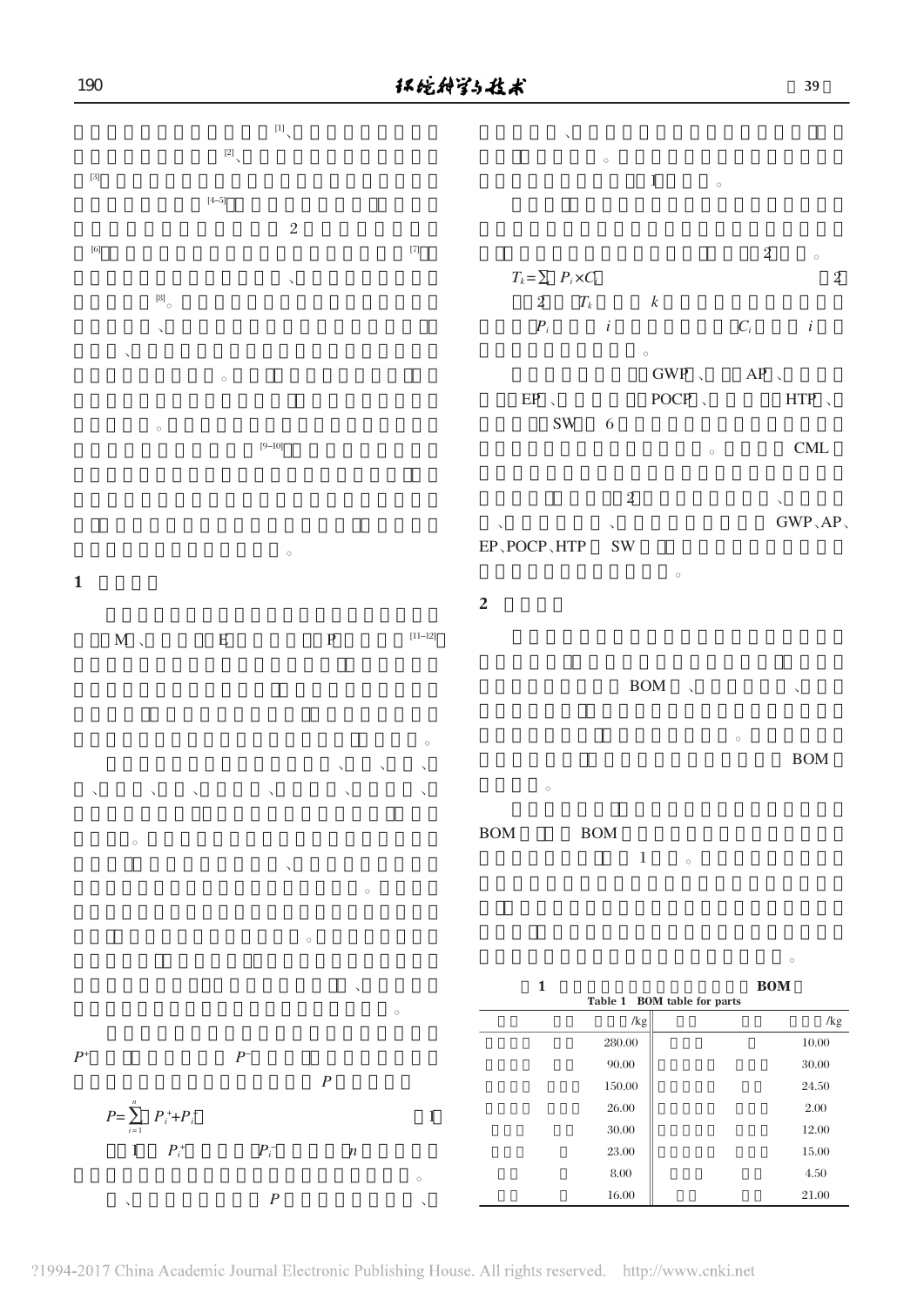

 $2$ Table 2 Various types of environmental impacts at each stage of the life cycle of the engine

| <b>LCA</b>                                                                                                                                   |                                                                                                                                                                                               |                         |                                                                                |                                                                                                                                                                     |                                                                                                                                |
|----------------------------------------------------------------------------------------------------------------------------------------------|-----------------------------------------------------------------------------------------------------------------------------------------------------------------------------------------------|-------------------------|--------------------------------------------------------------------------------|---------------------------------------------------------------------------------------------------------------------------------------------------------------------|--------------------------------------------------------------------------------------------------------------------------------|
| <b>GWP</b>                                                                                                                                   | 45.65 E-13                                                                                                                                                                                    | 45.39 E-13              | 15.54 E-11                                                                     | 38.39 E-14                                                                                                                                                          | $16.49 E-11$                                                                                                                   |
| AP                                                                                                                                           | $46.73 E-13$                                                                                                                                                                                  | 52.37 E-13              | 13.42 E-12                                                                     | $-65.33 E-14$                                                                                                                                                       | 22.68 E-12                                                                                                                     |
| EP                                                                                                                                           | 23.8 E-14                                                                                                                                                                                     | 28.54 E-14              | $21.65 E-13$                                                                   | $-38.58 E-15$                                                                                                                                                       | $26.50 E-13$                                                                                                                   |
| <b>POCP</b>                                                                                                                                  | $30.65 E-13$                                                                                                                                                                                  | 24.72 E-13              | 63.86 E-12                                                                     | 58.07 E-14                                                                                                                                                          | 69.98 E-12                                                                                                                     |
| <b>HTP</b>                                                                                                                                   | 40.94 E-14                                                                                                                                                                                    | $10.65 E-15$            | 58.41 E-14                                                                     | $-10.74 E-15$                                                                                                                                                       | 99.34E-14                                                                                                                      |
| <b>SW</b>                                                                                                                                    | 31.45 E-12                                                                                                                                                                                    | 23.57 E-14              | 42.35 E-14                                                                     | $-12.89 E-12$                                                                                                                                                       | 19.22 E-12                                                                                                                     |
|                                                                                                                                              | 44.41 E-12                                                                                                                                                                                    | 12.78 E-12              | 23.59 E-11                                                                     | $-12.64$ E $-12$                                                                                                                                                    | 28.04 E-11                                                                                                                     |
| 1800<br>不境影响潜值(无量纳)/×10 <sup>-13</sup><br>1600<br>1400<br>1 2 0 0<br>1000<br>800<br>600<br>400<br>200<br>$\theta$<br>$-200$<br>GWP<br>$-400$ | ■ 报废回收阶段<br>车辆运行使用阶段<br><b>COL</b><br>零部件制造阶段<br>□ 原材料生产阶段<br>AP<br>EP<br>POCP<br>图1 汽车发动机全生命周期的各种类型环境影响潜值<br>Fig.1 Various types of environmental<br>impacts of the life cycle of the engine | <b>HTP</b><br><b>SW</b> | 2500<br>环境影响潜仙(无量纲)/×1013<br>2000<br>1500<br>1000<br>500<br>$\theta$<br>$-500$ | <b>ENTERN</b><br>$m = m =$<br>零部件<br>原材料<br>生产阶段<br>制造阶段<br>图3 汽车发动机全生命周期各阶段的环境影响潜值<br>Fig.3 Environmental impacts at each stage<br>of the life cycle of the engine | $\square$ SW<br>$\Xi$ HTP<br>⊠ POCP<br>$\boxtimes$ EP<br>$\mathbb{I}$ AP<br>Z GWP<br>F - - - - -<br>报废回收<br>车辆运行<br>使用阶段<br>阶段 |
| <b>HTP</b><br>0.36%<br>OPCP<br>24.98%                                                                                                        | SW 6.87%                                                                                                                                                                                      | <b>GWP</b><br>58.81%    | 报废回收阶段<br>4.13%                                                                | EILET<br>$\mathbf{m} = \mathbf{m} = 0$<br>$\equiv 11 \equiv 11 \equiv 111$<br>M E II E III E III<br>$\equiv$ III $\equiv$                                           | 原材料生产阶段<br>14.53%<br>零部件制造阶段<br>4.18%                                                                                          |



 $1$  GWP  $58.81%$ 

 $AP$ 

 $8.01%$ 

 $EP_{0.97\%}$ 

 $CH<sub>4</sub>$ ,  $CO<sub>2</sub>$ 

、<br>车辆运行使用阶段<br>77.16%

图4 汽车发动机全生命周期各阶段的环境影响潜值的占比

Fig.4 Proportion of environmental impacts

of the engine at each stage

生态环境的影响。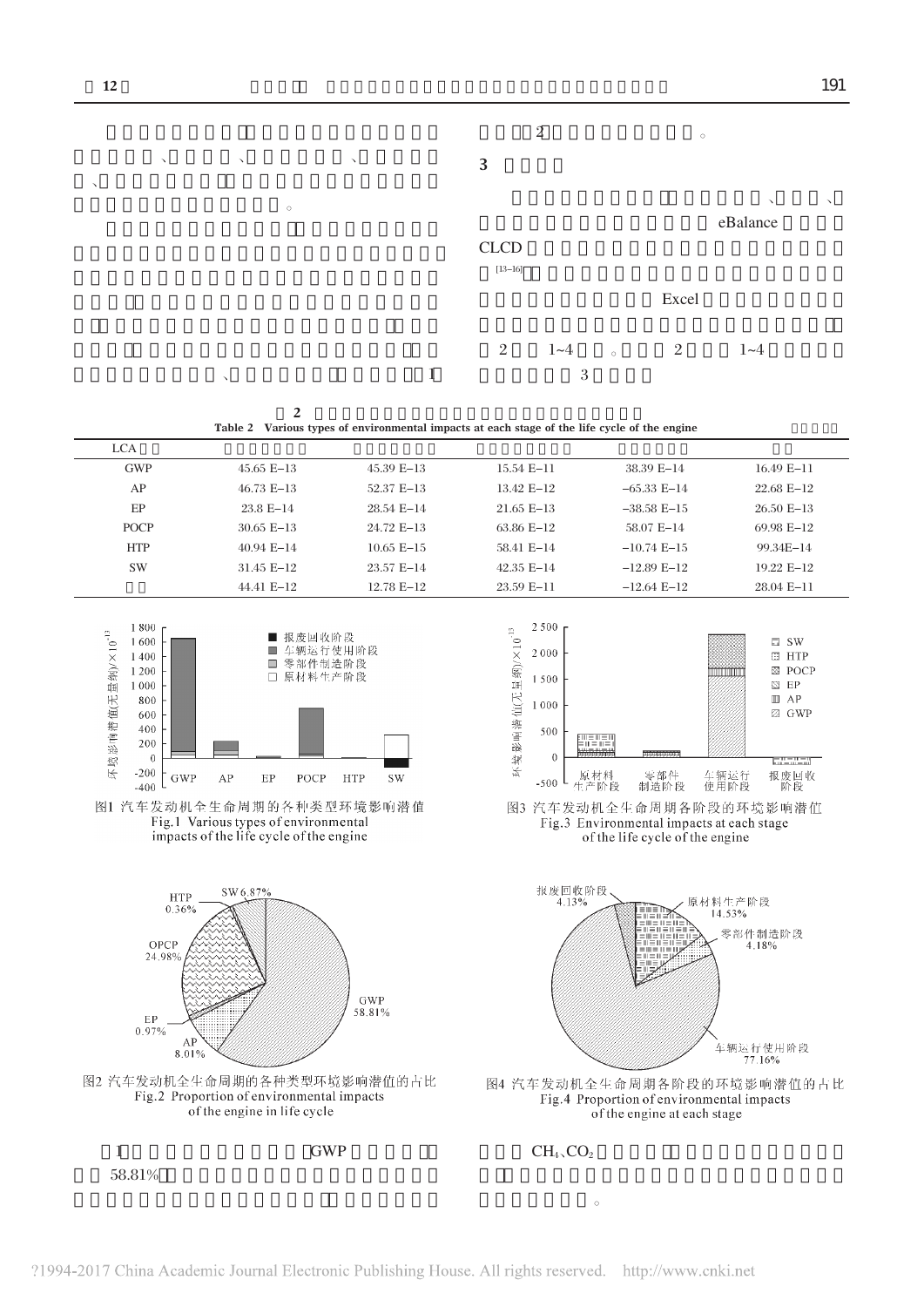GWP、POCP AP、EP、HTP、SW

 $\overline{O}$  $\sim$ 

 $3$ 

 $\overline{O}$  $\mathcal{N}$  $\Theta$ 

 $\mathcal{L}$ 

 $4$ 

 $\mathbb{R}^n$  , we have seen a set of  $\mathbb{R}^n$ 

|   | 4              |              |                    |                |                                                              | $\circ$                                                                                                                                                                                                             |
|---|----------------|--------------|--------------------|----------------|--------------------------------------------------------------|---------------------------------------------------------------------------------------------------------------------------------------------------------------------------------------------------------------------|
|   |                |              |                    |                | $\circ$                                                      | L<br>J                                                                                                                                                                                                              |
|   | 3              |              | <b>SW</b>          |                | $\circ$                                                      | [1] Reppe P G Keoleian. Life cycle assessment of a transmission<br>case magnesium vs. aluminum[J]. International Congress and<br>Exposition Detroit SAE 1998.                                                       |
|   |                | $\checkmark$ |                    |                |                                                              | [2] Dlamini N G Fujimura K Yamasue E et al. The environ-<br>mental LCA of steel VS HDPE car fuel tanks with varied<br>pollution control [J]. The International Journal of Life Cycle<br>Assessment 2011 16 410-419. |
|   |                |              | $\circ$            |                |                                                              | [3] Dubreuil A Bushi L Das S et al. A comparative life cycle<br>assessment of magnesium front end autoparts[J]. SAE Inter-<br>nation 2010 2010-01-0275.                                                             |
| 4 |                |              |                    |                |                                                              | $[4]$                                                                                                                                                                                                               |
|   |                |              |                    |                |                                                              | $[J]$ .<br>2015 11 5642-5648.<br>Li Juan Yang Yanping Chen Yisong. Comparative analysis                                                                                                                             |
|   |                |              |                    | $\overline{4}$ |                                                              | on life cycle assessment between aluminum alloy and cast<br>iron cylinder cover[J]. Journal of Environmental Engineering<br>2015 11 5642-5648. in Chinese                                                           |
|   | 1              |              |                    |                |                                                              | [5]                                                                                                                                                                                                                 |
|   |                |              | $\circ$<br>$\circ$ |                |                                                              | $[J].$<br>2015 12<br>4136-4142.                                                                                                                                                                                     |
|   |                | $15 - 20$ a  |                    |                |                                                              | Peng Fei Yang Yanping Yin Renshu et al. Comparative<br>analysis on life cycle environmental impacts assessment be-<br>tween aluminum alloy and steel rim of vehicle[J]. Journal of                                  |
|   |                |              |                    |                | Environmental Engineering 2015 12 4136-4142. in Chin-<br>ese |                                                                                                                                                                                                                     |
|   | $\overline{2}$ |              |                    | <b>GWP</b>     | 6                                                            | [6] Muoz I Rieradevall J Domnech X et al. Using LCA to as-<br>sess eco-design in the automotive sector case study of a                                                                                              |

otive sector case study of a polyolefinic door panel[J]. The International Journal of Life Cycle Assessment 2005 11 323-334. [7] Duval D Maclean H L. The role of product information in

 $\alpha$ , and  $\sim$  and  $\sim$  and  $\sim$  4R

- automotive plastics recycling a financial and life cycle as sessment [J]. Journal of Cleaner Production 2007 15 1158-1168.
- [8] Ribeiro C J V Ferreira P Partidário. Life cycle assessment of a multi -material car component [J]. The International Journal of Life Cycle Assessment 2006 12 5 336-345.
- [9] Renshu Yin Yisong Chen Yanping Yang et al. An eco efficiency assessment model and system for automotive prod ucts in China[J]. The Journal of Sustainable Mobility 2015 2 1):41-53.
- [10] Chen Yisong Yang Yanping Li Xiang et al. Life cycle re source consumption of automotive power seats [J]. Interna tional Journal of Environmental Studies 2014 71 4 449-462.
- $[11]$  . LNG